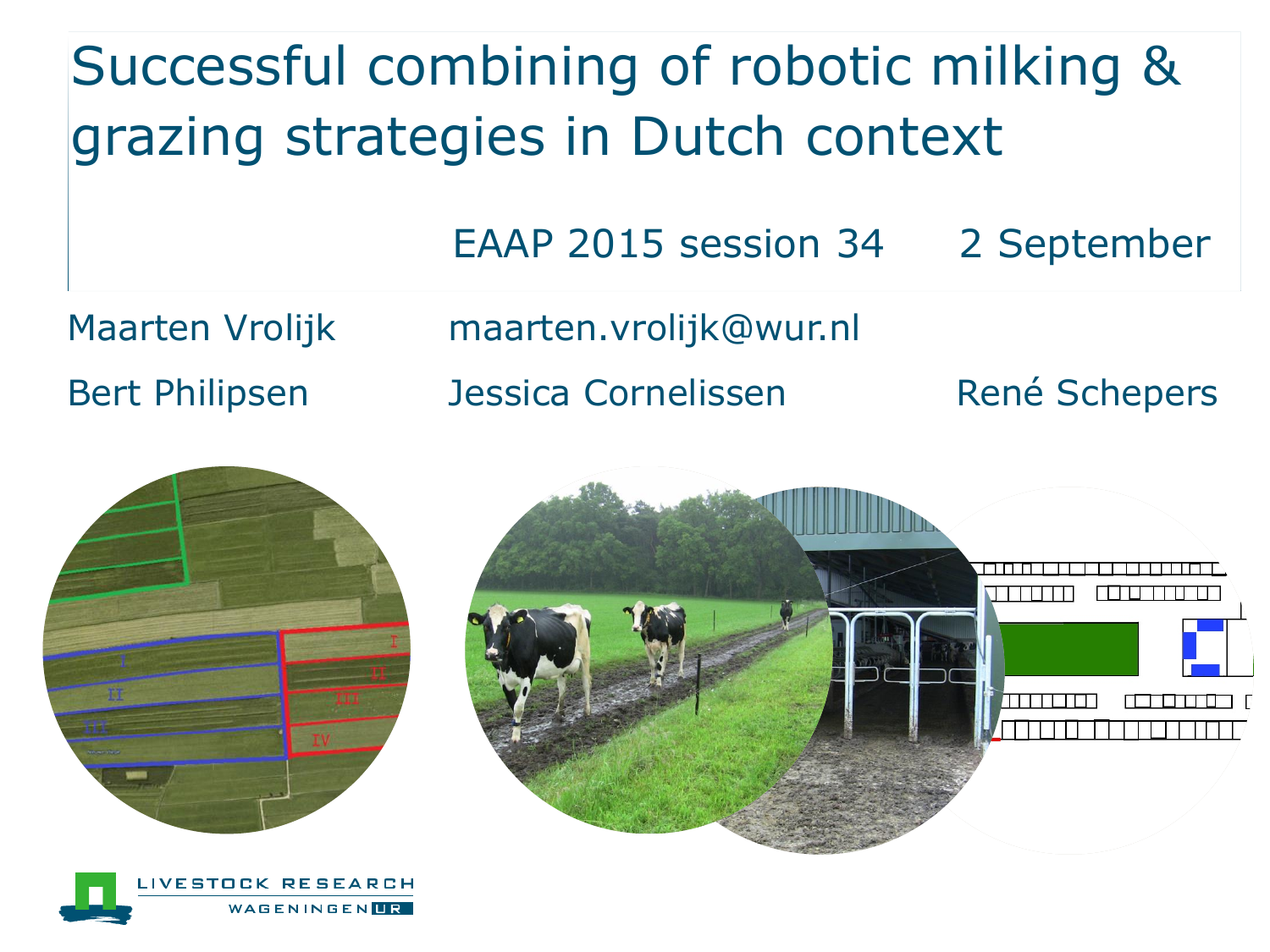#### Robotic Milking and Grazing project context

- Dutch Dairy Processors initiative
- September 2014 October 2015
- **Example Bustainable Dairy Chain**
- Grazing cows -> Dutch culture
- Decrease in grazing on farms with AMS



- Farmwalk, Grazing coaches, *Weideman* weekly newsletter, EU Amazing Grazing, Dynamic Grazing network ...
- Challenges: high milk yield / ha small house plots robotic milking

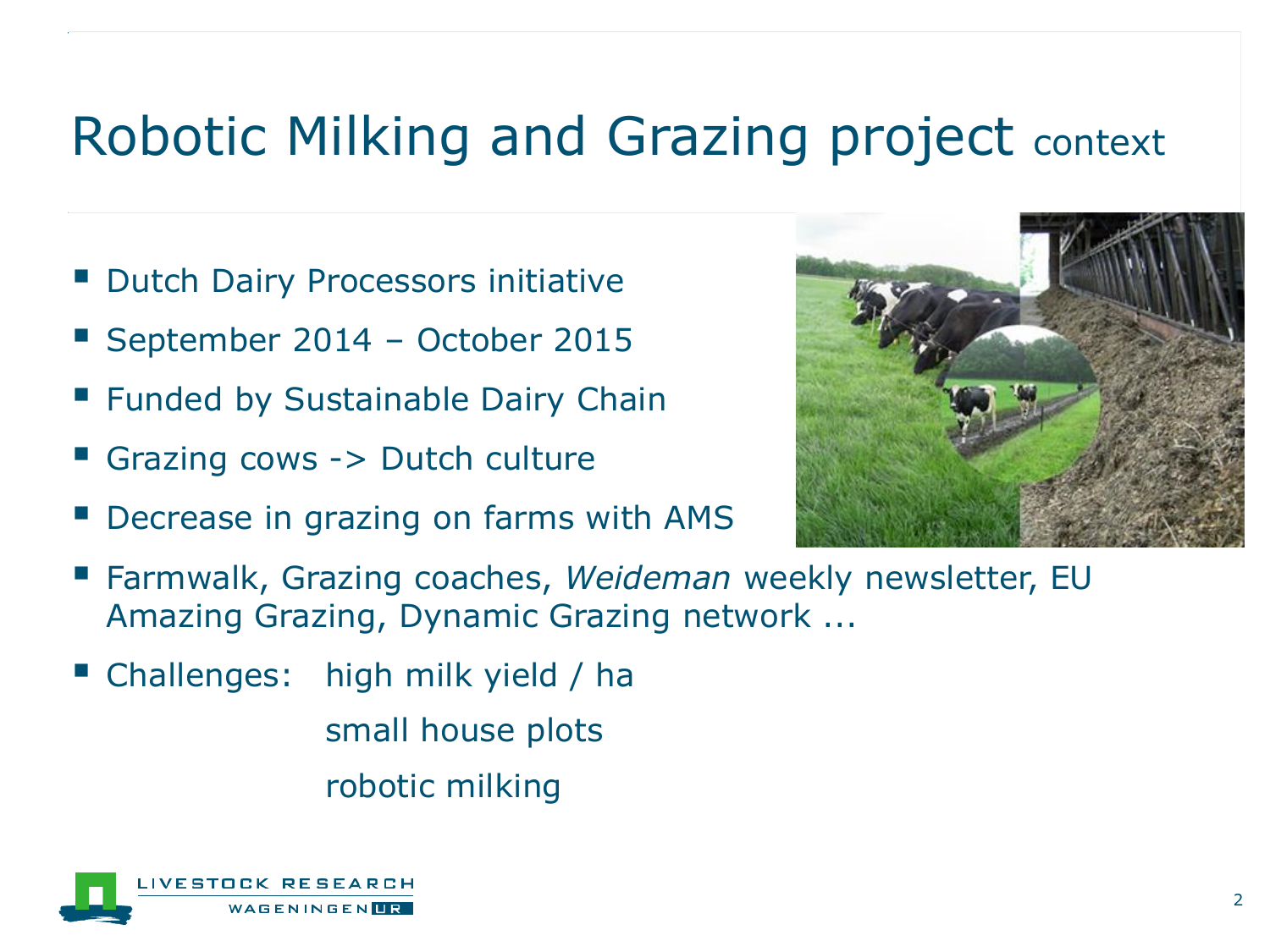#### Robotic Milking and Grazing project structure

4 AMS dairyfarmers team of advisors facilitator Team plan + activities social context

460 AMS dairyfarmers aiming for successful combi AMS+grazing Farmwalk + coach

50 AMS dairyfamers 5 networkgroups + coach R&D new concepts AMS + Grazing

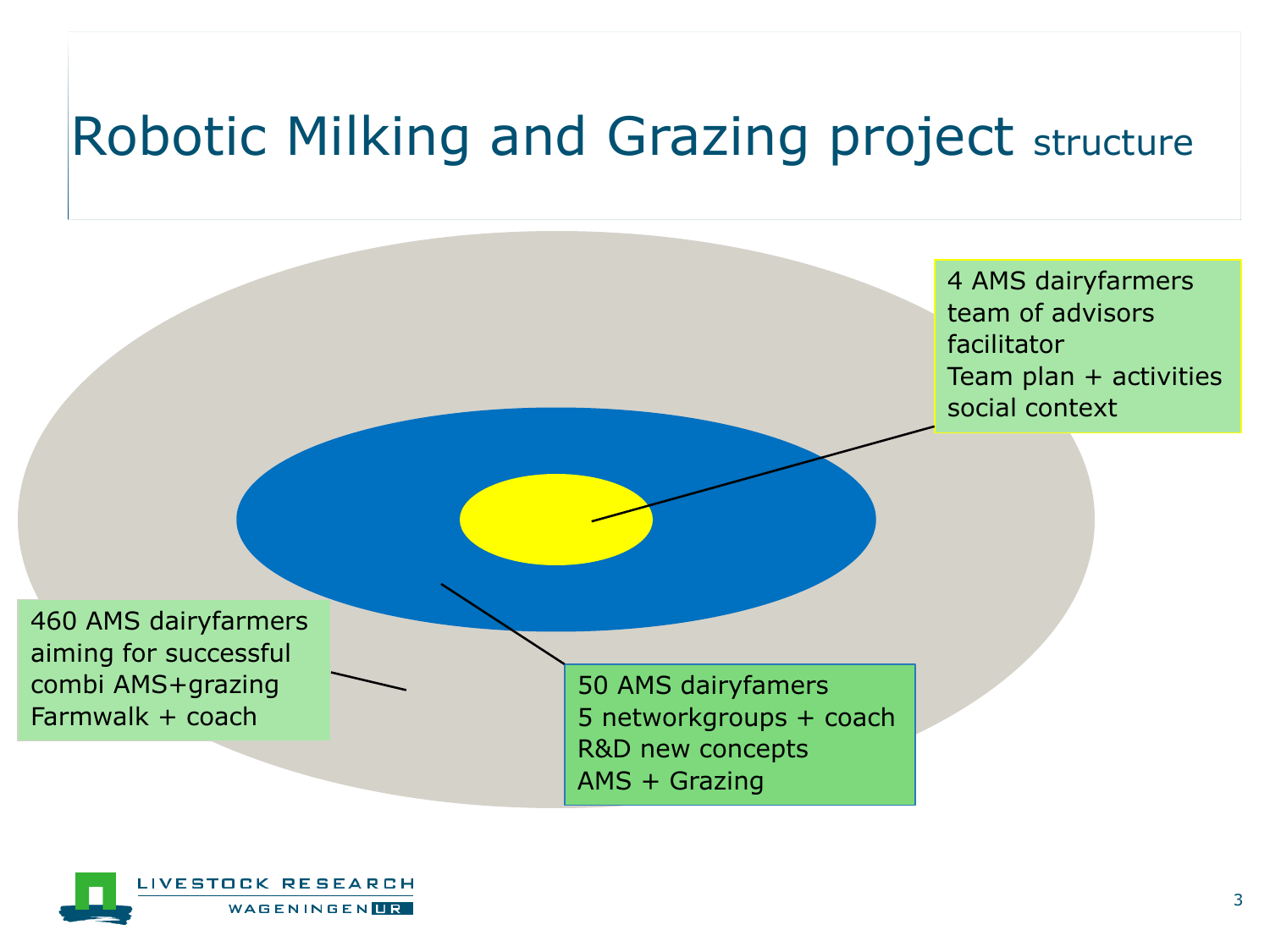# Robotic Milking and Grazing project conclusions (concept)

- **Possible to realise excellent results on AMS + grazing**
- Develop a clear and challenging strategy
	- based on farmer values & farm context
	- smart activities
	- timeline: season and 24h based
- **Necessary to monitor grassyield, robotdata,** effects & results, etc. It takes time.
- Better plan and results with *team of advisors*
- 5 concepts AMS + grazing for 90% of farmers



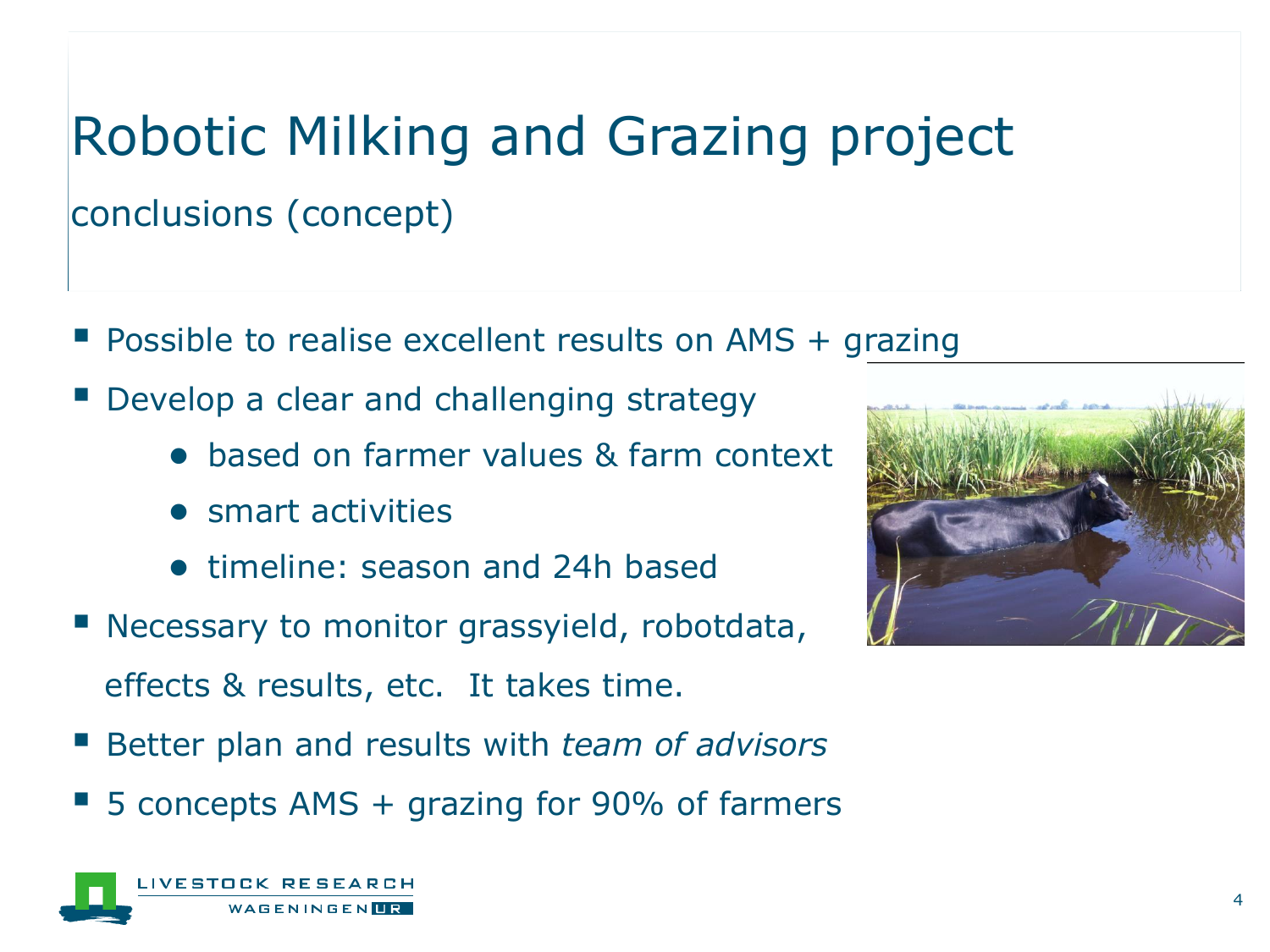# **Framework**

**My strategy** 

Rules **Tips Options The basic ingredients of my strategic plan**  Grazing Concepts (Profiles) **My personal values, skills and goals**  *Farmer skills and challenges S***upport and expertise needed?** Ambition and Motivation of Farmer Farm Context

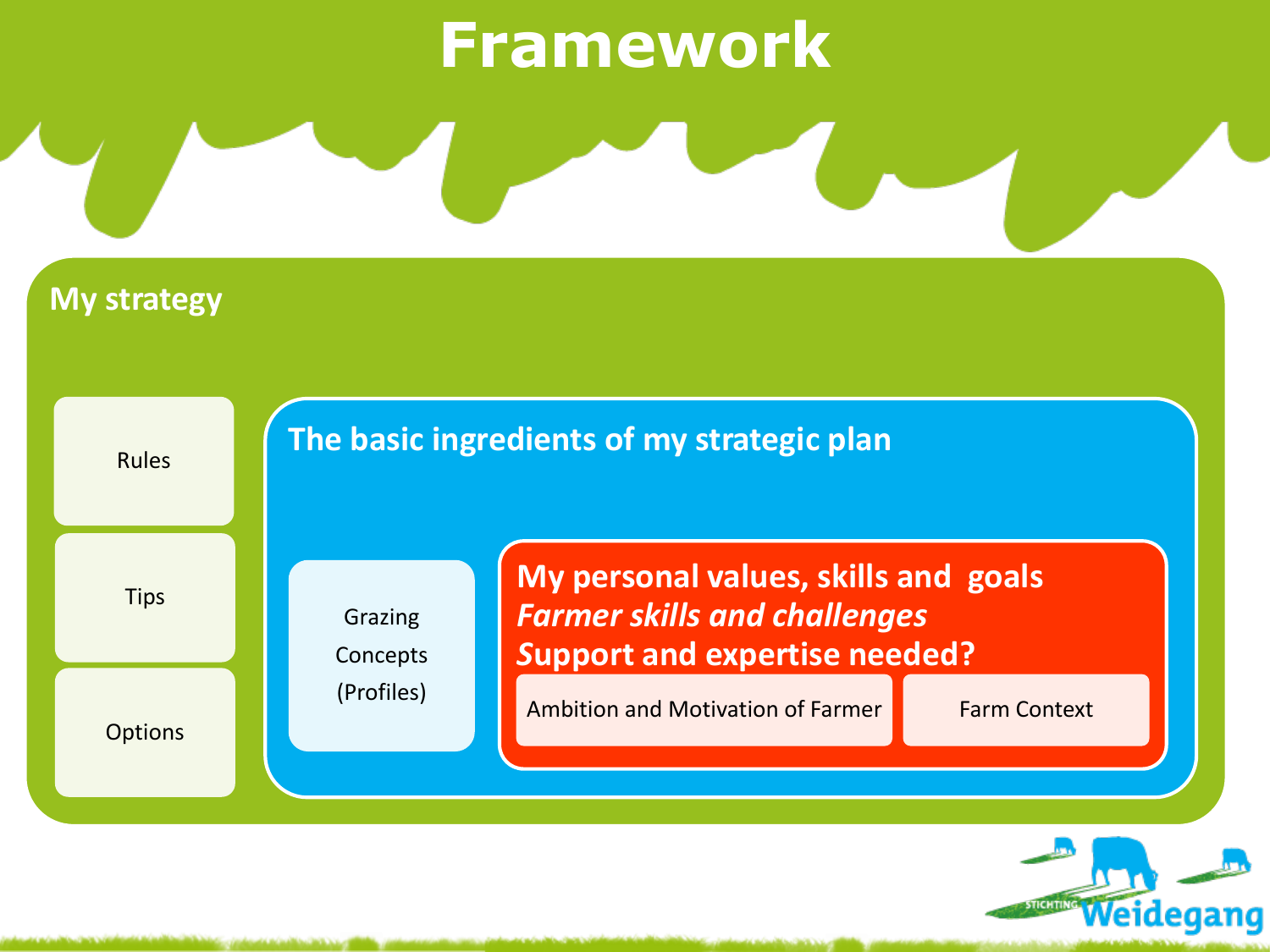### Robot Milking & Grazing concept profile

- **Farm context 2.5 cows/haller**
- 
- **Farmer style max dm intake during grazing** cost leadership
- 

■ Basic rules 8 – 12 kg dm intake grazing 4 – 8 kg dm intake silage

12 – 18 h/day access to pasture

#### ■ 24h time schedule



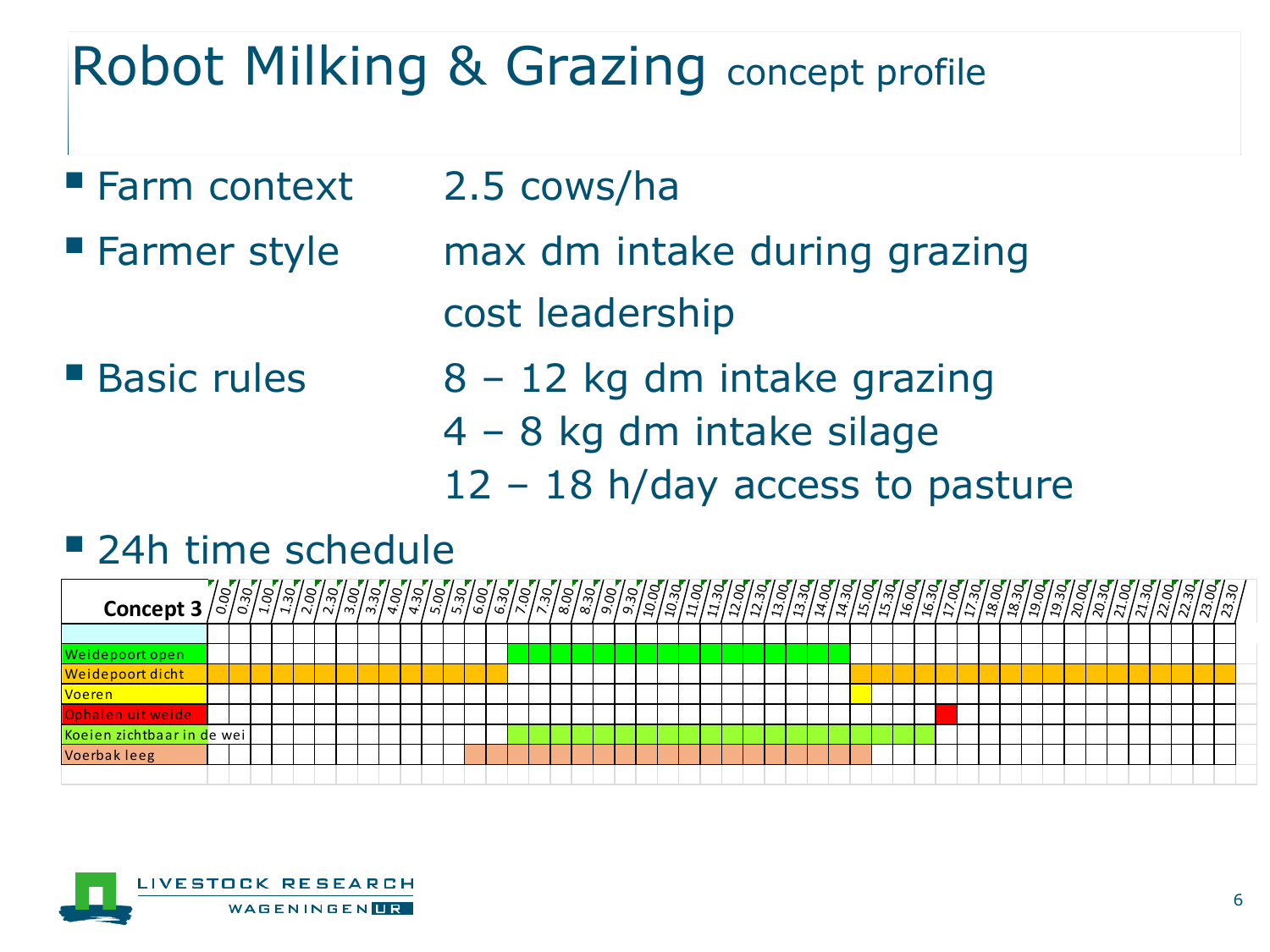# Team of advisors Robotic milking and grazing: method

- Feed supplier, veterinarian, accountant, dealer milking robot, farmer, partner, and others start as a team, initialized by the farmer
- 3 meetings during wintertime, inventing challenges, searching for possible solutions, goals and activities
- Process facilitator
- Grazing season: monthly update progress, 1 summer meeting
- After grazing season: team evaluation and plan next year

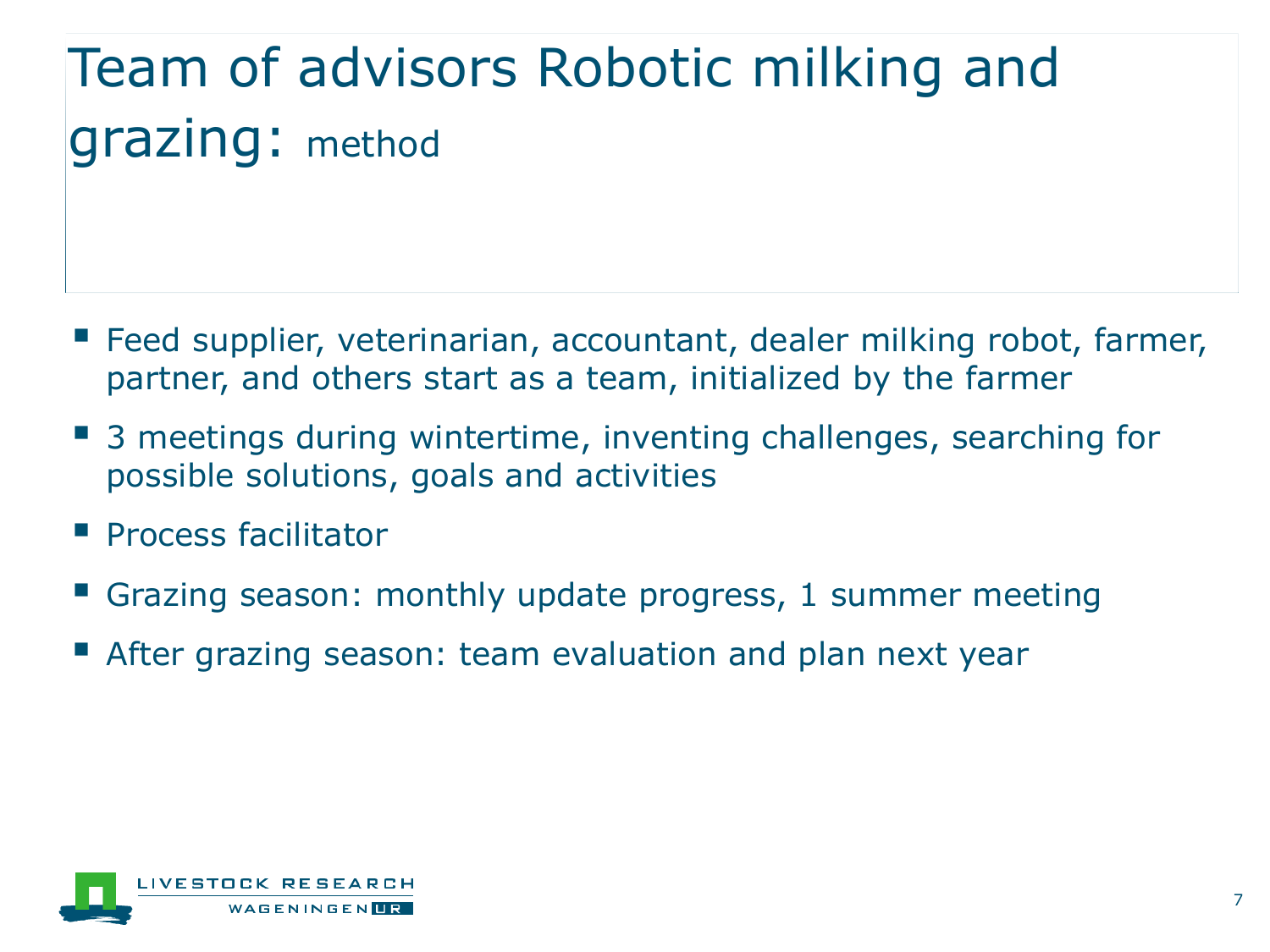## Team of advisors Robotic milking and grazing: 9 steps

- **Teambuilding:** people, expertises and roles (process facilitator)
- **Team start-up:** share motivation and goals, playing field, team, rules
- Context awareness: entrepreneur style, dreams, farm structure, environment, possibilities
- Goals, conditions, challenges: formulate, team, farmer decides
- Creative process: diverge, portfolio of possibilities, converge, options
- Decision making: matrix of coherent possibilities, farmer decides
- Action plan and activities: time, everyone on the job, limitations,
- **Feedback:** plan moments of team reflection on results and process
- Activity based reports: activity scheme

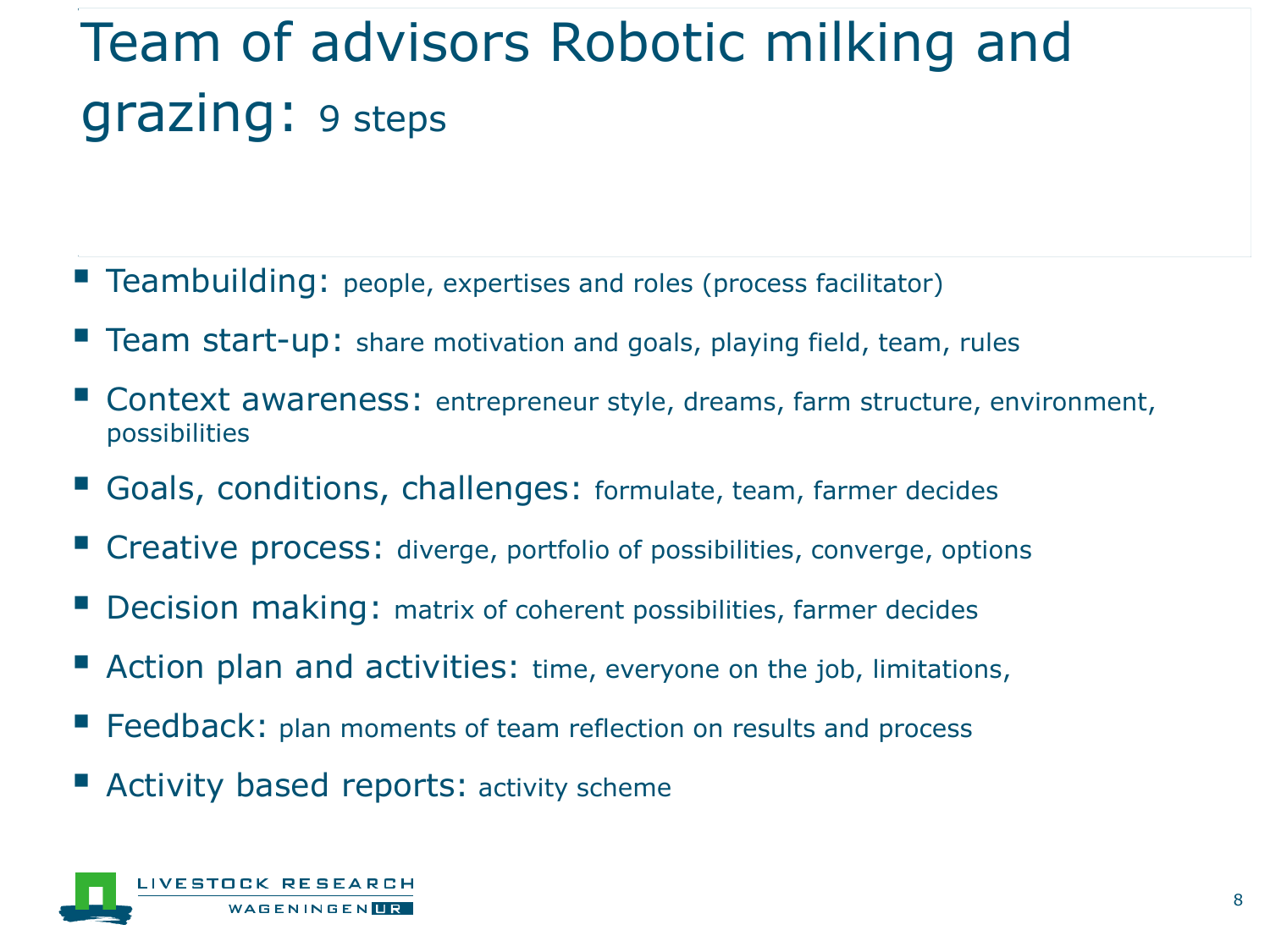# Team of advisors Robotic milking and grazing: experiences

- Continu!
- Second year and on: 1 meeting/year
- **Team member can facilitate the process**
- Remote experienced facilitator
- Better ideas and solutions, more power.
- Other themes and farmers
- Businessmodel: time vs quality of advice
- Risk management, higher importance, teamwork



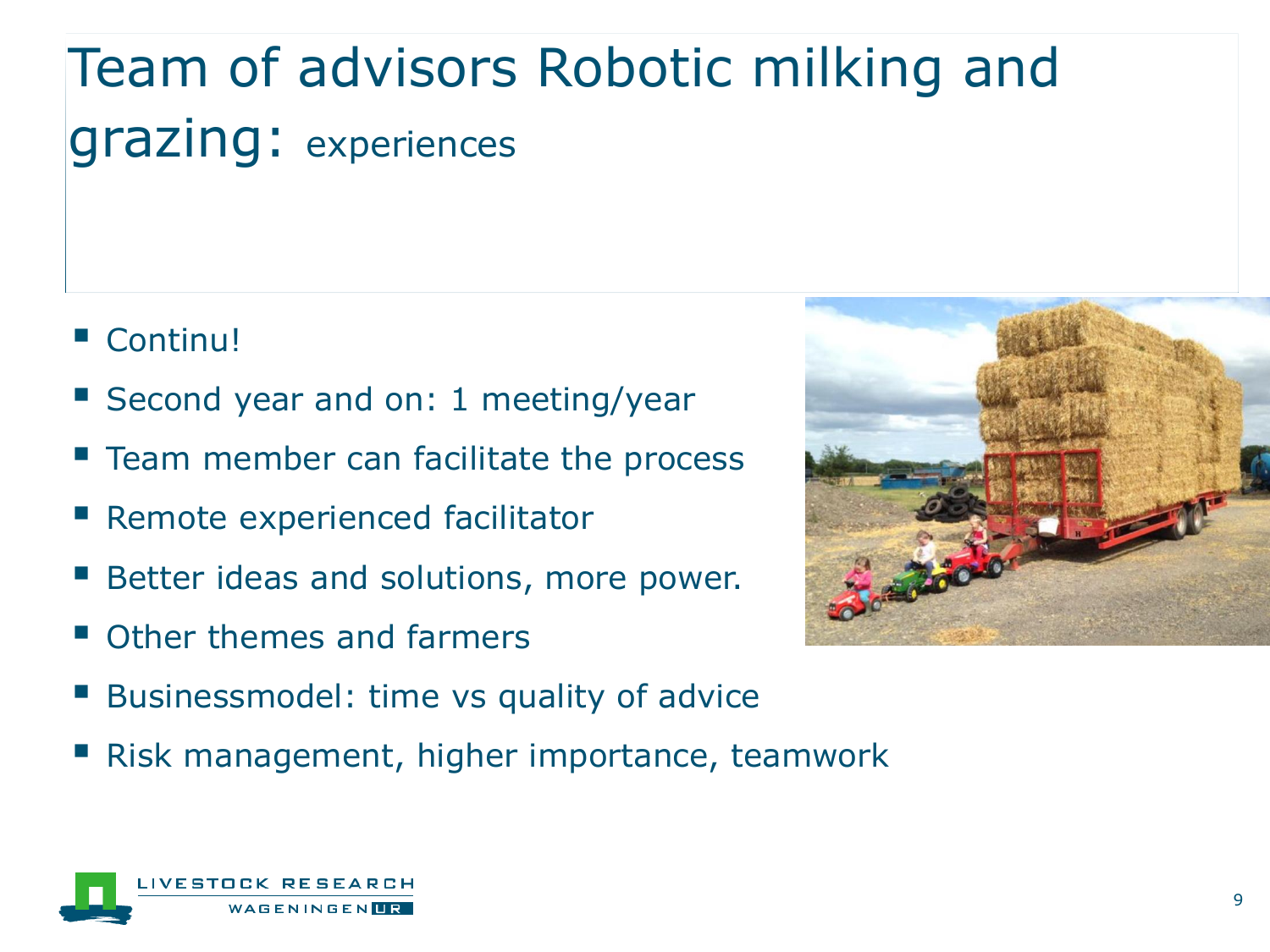## Team of advisors Robotic milking and grazing: the power of

- Community: clear goals + reality based = energy boosting for teammembers
- Knowledge synergy: different points of view = more creativity and solutions
- **Focus and attention: all attention on robot milking** and grazing, explicit
- Commitment: power and realisation
- Sharing: positive energy and brotherhood
- Passion: pleasure working to gether
- Competition: challenge to show best of you and your organisation



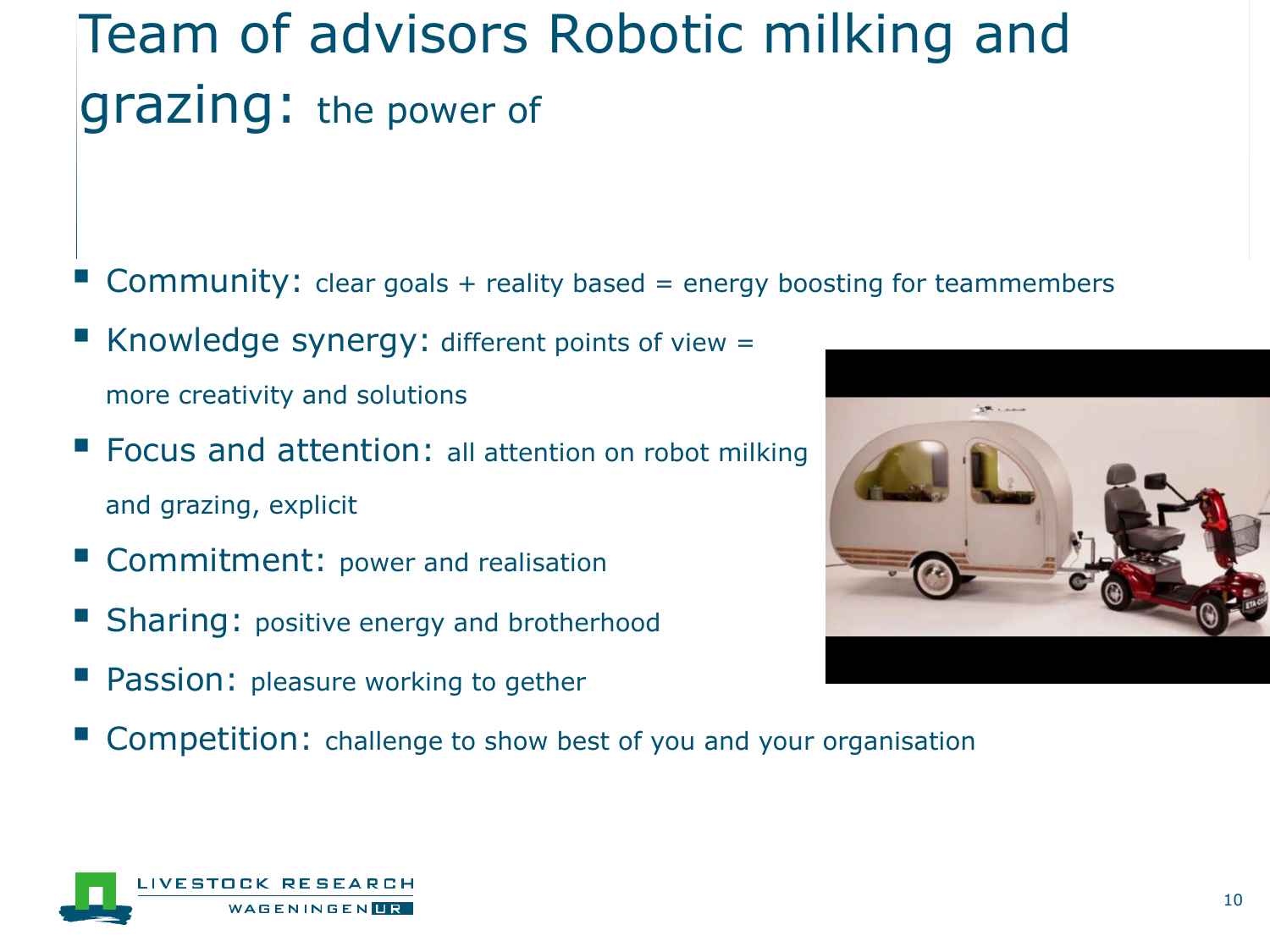## Team of advisors Robotic milking and grazing: critical basic rules

- One goal
- Respect each other (new roles)
- Use same language
- Everyone in action mode
- **Time for learning and reflection**
- Role of facilitator (free actor)



Celebrate successes